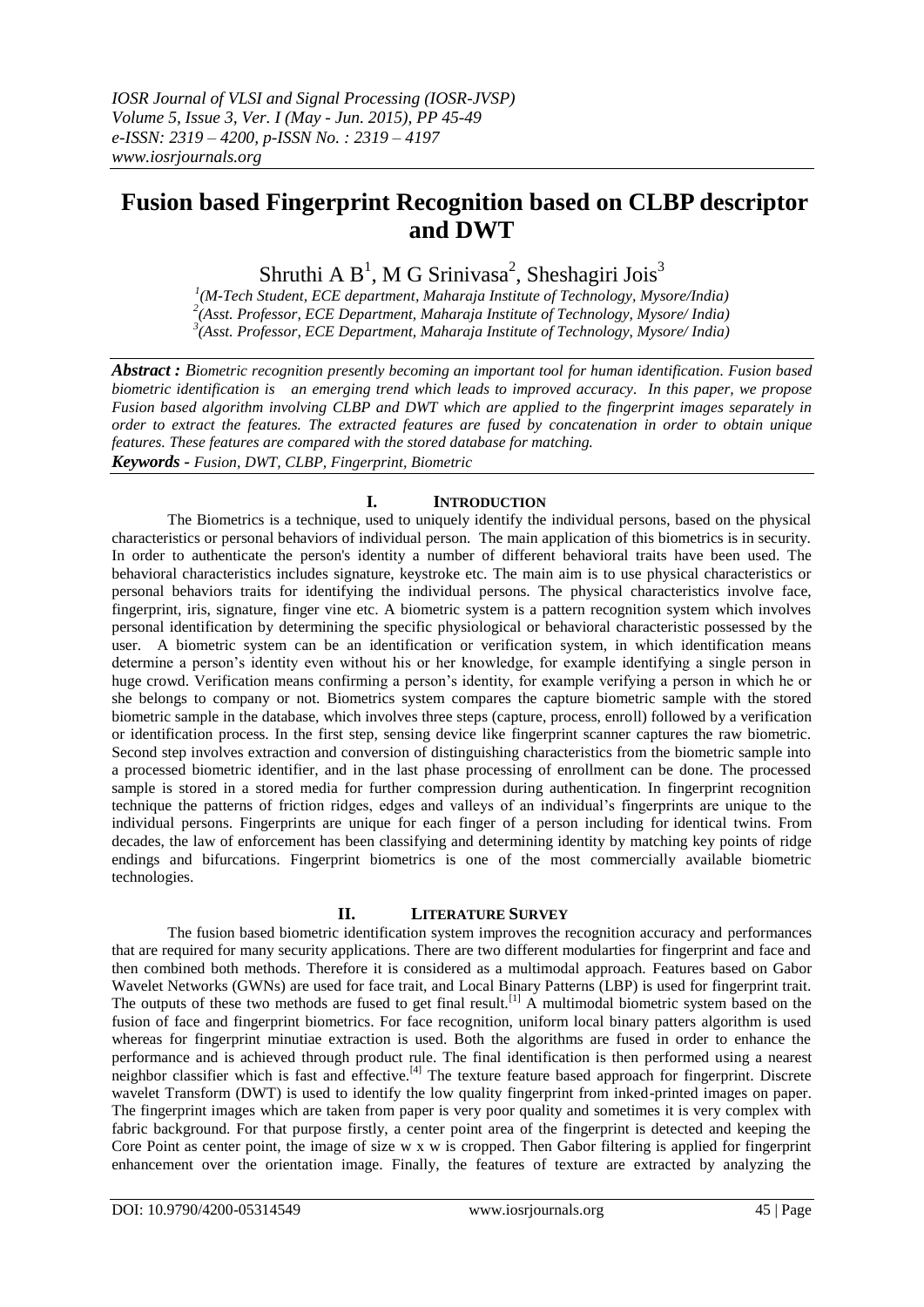fingerprint with Discrete Wavelet Transform (DWT) and Euclidean distance metric is used as similarity measure.<sup>[5]</sup>

An algorithm is used to identify incomplete or partial fingerprints from a large fingerprint database. The algorithm is based on analytical approach for reconstructing the global topology representation from a partial fingerprint, which includes an inverse orientation model for describing the reconstruction problem and then provide a general expression for all valid solutions to the inverse model. This allows preserving data fidelity in the existing segments while exploring missing structures in the unknown parts. Further developed algorithms for estimation the missing orientation structures based on some a priori knowledge of ridge topology features. The statistical experiments show that the model based approach can effectively reduce the number of candidates for pair wised matching of fingerprint. Thus, the model significantly improve the system retrieval performance for partial fingerprint identification.<sup>[6]</sup>

The multimodal biometrics which will give a better security and accuracy compared to unimodel biometric system. The fingerprint and palmprint images are applied for preprocessing separately in order to remove any noise. The second step is feature extraction. For fingerprint, Minutiae algorithm is used in order to extract the feature and Local Binary pattern for palmprint. In order to fuse the extracted features wavelet fusion is used and Support Vector Machine is used for matching.<sup>[9]</sup> The Multimodal biometric systems operate on two or more physiological modalities, like face, vein geometry, iris, retina and fingerprint. Multimodal biometric system improves the recognition accuracy when compared to unimodal biometric methods. Decision level is used for fusion. Each biometric result is weighted equally and participate in final decision. The combined results are obtained by using Fuzzy logic algorithm.<sup>[10]</sup> The multimodal system is used to overcome the problems such as noisy data, intra class variation, non universality, inter class similarities and spoofing which cause the system less accurate and secure. It also increases the level of security. Multimodal system makes use of multiple source of information for personal authentication.[11] A new personal identification framework that is based on the fusion of face and fingerprint biometrics. This system overcomes the limitations of face recognition system as well as fingerprint verification systems. The gray-level co-occurrence matrix and the minutiae extraction are used to represent the features of face and fingerprint image respectively. This framework uses the correlation coefficient as a similarity measure to retrieve the closest face and the corresponding fingerprint images with a query image.<sup>[12]</sup>

A modified fusion algorithm is extended version of fused based algorithm. This includes Global method and Local binary pattern. Global method gives high FMR, because test fingerprint image are of very low quality which leads to more number of noisy minutiae and noisy minutiae leads to mismatch. LBP captures local pattern of the ridges which also leads results to improve accuracy. The fusion of the Delaunay and LBP operator generates a structure with addition discriminatory features in the comparison for fingerprint matching. One local minutiae matching concept reduces the false rejection due to the triangle formed by the noisy minutiae. So the FMR is reduces but it needs local alignment so method is not fully rotation invariant. When core point is not found due to the degrade quality of fingerprint image, matching decision can be taken only from the triangle method because triangle method is given fully weightage and minutiae matching score is given less weightage.<sup>[14]</sup> Another method used for authentication purpose, in which the identification is performed using a feature level fusion method which discards the most correlated features. The intra-class correlation for different features sets should be more explored on extended biometric data sets.<sup>[17]</sup> An indexing technique, primarily for latents, that combines multiple level 1 level 2 features to filter out a large portion of the background database while maintaining the latent matching accuracy. The fusion scheme assigns the same weight to individual indexing modules for every latent. Latent examiners usually consider several features to make exclusions.<sup>[18]</sup> A fingerprint matching technique using an algorithm called a Hidden Markov Model (HMM). The features of fingerprint are extracted and matching was achieved by HMM parameters. The efficiency of matching was improved since the technique depends on orientation field which is less sensitive to noise.<sup>[19]</sup>

An algorithm to detect altered fingerprint utilizes orientation field and minutiae distribution. The case studies of incidents for altered fingerprints were investigated and classified into three major categories with possible counter measures. The technique was evaluated on large database of altered fingerprint to prove efficiency.<sup>[20]</sup> An algorithm for human recognition uses Monogenic Linear Binary Pattern. The rotation invariant measures as local phase and local surface are combined with Linear Binary Pattern Features to improve the performance accuracy.[21] A segmentation of fingerprint based on frame difference during online capturing process. The background of fingerprint is removed by using background frame difference. This technique is further used in automatic fingerprint identification system. The results proved to be effective in dealing with noise background of fingerprint image. The comparison with conventional method shows that it does not require deviation or orientation.<sup>[22]</sup> A fingerprint based authentication system uses a consecutive fingerprint images are taken, global singularities are located using directional field strength and their local orientation vector is formulated with respect to the base line of the finger. Feature level fusion is carried out and a 32 element feature template is obtained. The polygonal feature vector helps to reduce the size of the feature database from the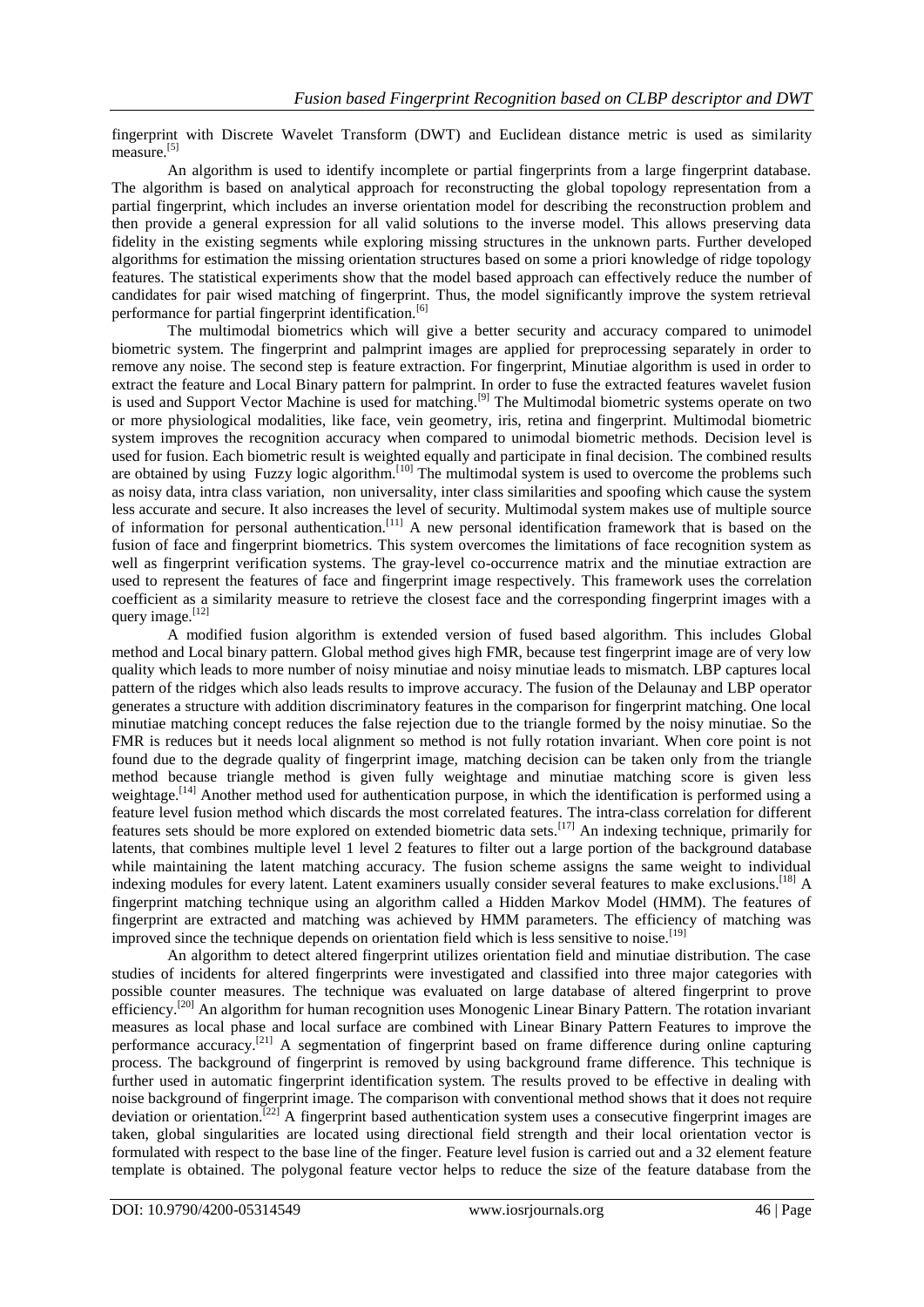present 70-100 minutiae features to just 32 features and also a lower matching threshold can be fixed compared to single finger based identification.<sup>[23]</sup>A feature level fusion framework for combining features of iris and fingerprint which contain most prominent features. The algorithm uses a single multimodal template by fusing the unimodal templates based on Mohalanobis distance measure. For recognition radial basis function based neural network (RBFNN) is used which is trained using a single fused multimodal template. This algorithm is evaluated using the standard database and real database.<sup>[24]</sup>



**Fig 1 Block diagram for fingerprint recognition using fusion of DWT and CLBP method**

The block diagram of fingerprint recognition using fusion of DWT and CLBP [25] is shown in figure 1. There are two stages in fusion based fingerprint recognition system, they are

- 1. Training Stage: In training stage we are taking fingerprint of 8 persons, for each person we are taking 4 different samples of fingerprint at different duration of time from FVC database. Then we are applying the CLBP and DWT separately, in order to extract the CLBP features and DWT features respectively. The extracted features are fused to increase the number of features.
- 2. Recognition Stage: In recognition stage we are taking 12 fingerprints of different persons from FVC database expect the 4 fingerprint image of each person which are stored in the database. For each fingerprints the CLBP and DWT algorithm are applied to extract the CLBP and DWT features. The number of features is increased by fusion of CLBP and DWT features of a fingerprint image.

## **Image resize:**

The fingerprint images that we are taken from the FVC database are of size 300\*480. These fingerprint images is resize to the size of 256\*256 in order to reduce the complexity.

## **CLBP Algorithm:**

The center pixel of every block of the image like 3x3 or 5x5 is simply coded by a binary code after global threshold, and the binary map is named as CLBP\_Center (CLBP\_C). The purpose is to change the image size with respect to original image of same resolution. The resized component is not so significant when compared to other two components. The operator decomposes the image local structure into two complementary components: the difference signs and the difference magnitudes. Then two operators, CLBP-Sign (CLBP\_S) and CLBP-Magnitude (CLBP\_M), are coded. All the three code maps, CLBP\_C, CLBP\_S, and CLBP\_M, are in binary format so that they can be readily combined to form the final CLBP histogram. The CLBP could achieve much better rotation invariant texture classification results than conventional LBP-based schemes.

## **DWT algorithm:**

The fingerprint images are segmented into multi resolution representation using DWT. For the verification of fingerprint two level decomposition is applied to the fingerprint image results in LL, LH, HL, and HH sub bands. Most of the fingerprint information is concentrated in the LL band; the vertical information of the fingerprint image is obtained by LH band, the horizontal information of the fingerprint image is obtained by HL band and the diagonal details of the fingerprint image is obtained HH band.

$$
If x = \begin{pmatrix} a & b \\ c & d \end{pmatrix}
$$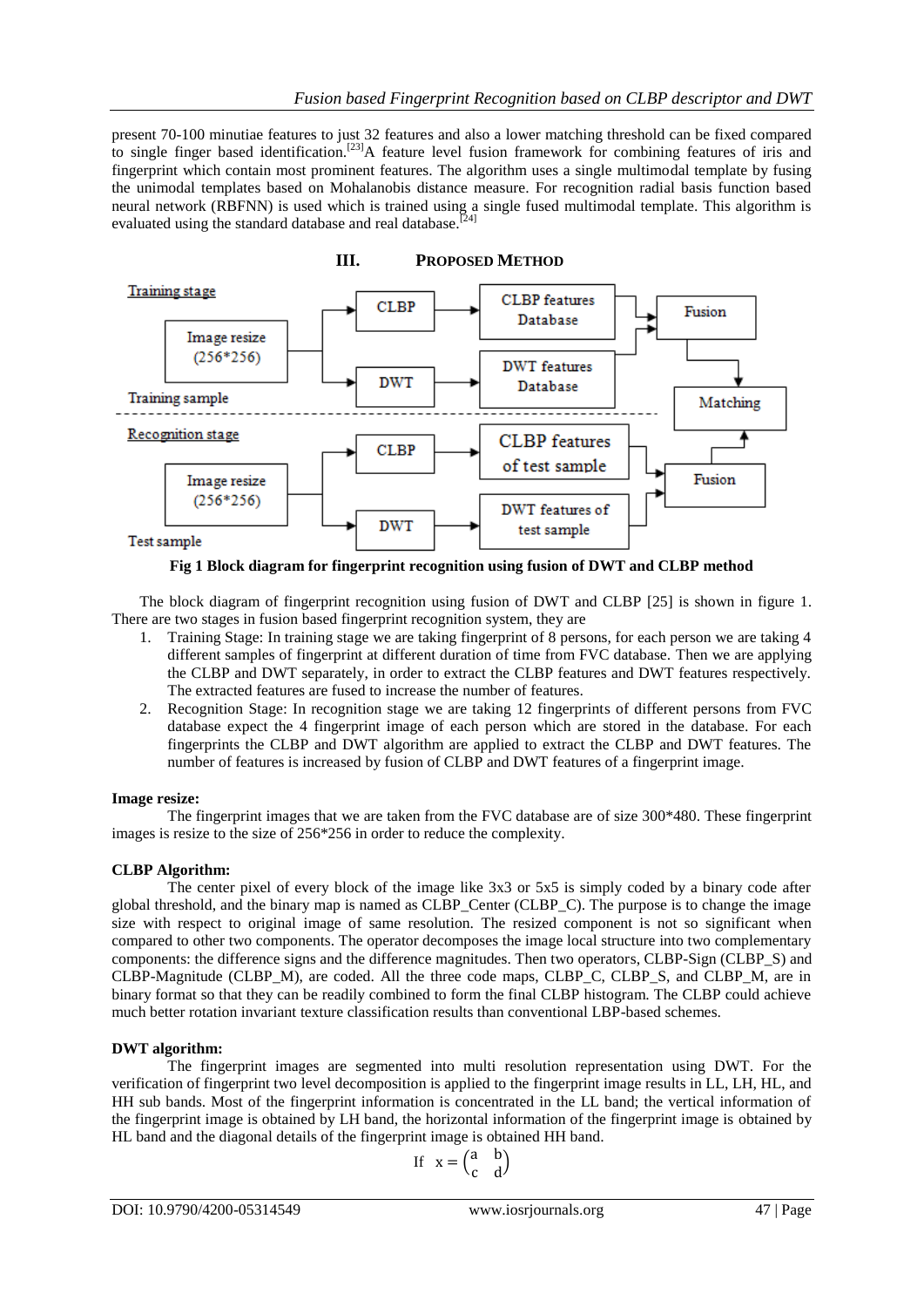Then  $y = \frac{1}{2}$  $\frac{1}{2}$ (a + b + c + d a − b + c − d<br> $\frac{1}{2}$ (a + b − c − d a − b − c + d  $a + b - c - d$  a - b - c + d)

These operations results to the following filtering processes:

- Top left:  $a+b+c+d = 4$ -point average or 2-D low pass (Lo-Lo) filter, which consist the maximum information of the image.
- Top right: a−b+c−d = Average horizontal gradient or horizontal high pass and vertical low pass (Hi-Lo) filter.
- Lower left: a+b−c−d = Average vertical gradient or horizontal low pass and vertical high pass (Lo-Hi) filter.
- Lower right: a−b−c+d = Diagonal curvature or 2-D high pass (Hi-Hi) filter.

#### **Fusion:**

The features are concatenated to obtain unique features.

#### **Matching:**

The matching is performed by Euclidian distance. 2D Euclidian distance is a measure used for the matching purpose, the Euclidean distance between two point's 'p' and 'q' is defined as the length of the line segment connection the point's 'p' and 'q'. In Cartesian coordinates, if  $p = (p_1, p_2, p_3, \ldots, p_n)$  and  $q = (q_1, q_2, q_3, \ldots, q_n)$  are the two points in n-dimension, then the distance 'd' from the point 'p' to 'q' or from 'q' to 'p' is given by

d (p, q) = d (q, p) = 
$$
\sqrt{(q_1 - p_1)^2 + (q_2 - p_2)^2 + \dots + (q_n - p_n)^2}
$$

$$
= \sqrt{\Sigma_{i=1}^n (q_i - p_i)^2}
$$

# **IV. RESULTS**

The FVC2000 DB1 database is considered with nine persons with six samples per person in database for result analysis and the values of EER and TSR for CLBP, DWT and proposed model. It is observed that the values of EER are less and percentage TSR values are more in case of proposed model compared to CLBP and DWT. The performance of proposed algorithm is improved as texture features are fused with DWT features.

**Table 1: Comparison of FRR, FAR and TSR of DWT, CLBP and FUSION based technique.**

| <b>Technique</b> | FRR | FAR | Table 1. Comparison of Fixiv, Friiv and Tolv of D $\eta$ T, CEDI and FOSION based technique.<br>EER | TSR    |
|------------------|-----|-----|-----------------------------------------------------------------------------------------------------|--------|
| DWT              |     |     | ).75                                                                                                | 55.556 |
| CLBP             |     |     |                                                                                                     | 44.444 |
| Fusion           |     |     |                                                                                                     | 88.889 |

The percentage EER values of proposed method are compared with existing technique presented Qinghai Gao [26] for FVC2000 DB1 Database is given in Table 2. It is observed that percentage TSR is more compared to existing method.

| Table 2: Comparison of TSR between existing and proposed technique |  |
|--------------------------------------------------------------------|--|
|--------------------------------------------------------------------|--|

| Author          | Technique      | $\%$ TSR |
|-----------------|----------------|----------|
| Oinghai Gao     | Minutiae based | 85.7     |
| Proposed Method | CLBP and DWT   | 88.89    |

The proposed method achieves better result compared existing. Since, the fusion of both CLBP and DWT features are considered.

## **V. CONCLUSION**

Biometrics plays a important role in present days. This paper deals with fusion based biometrics for fingerprint image to obtain features using CLBP and DWT algorithm. The fusion method increase the performance and efficiency of biometrics in terms of TSR (Total Success Rate), FRR (False Rejection Ratio), FAR (False Acceptance Rate) .

#### **REFERENCES**

[1] Norhene GARGOURI BEN AYED, Alima DAMAK MASMOUDI and Dorra SELLAMI MASMOUDI "*A new Human Identification based on Fusion Fingerprints and Faces biometrics using LBP and GWN Descriptors*", *8th International Multi-Conference on Systems, Signals & Devices 2011*